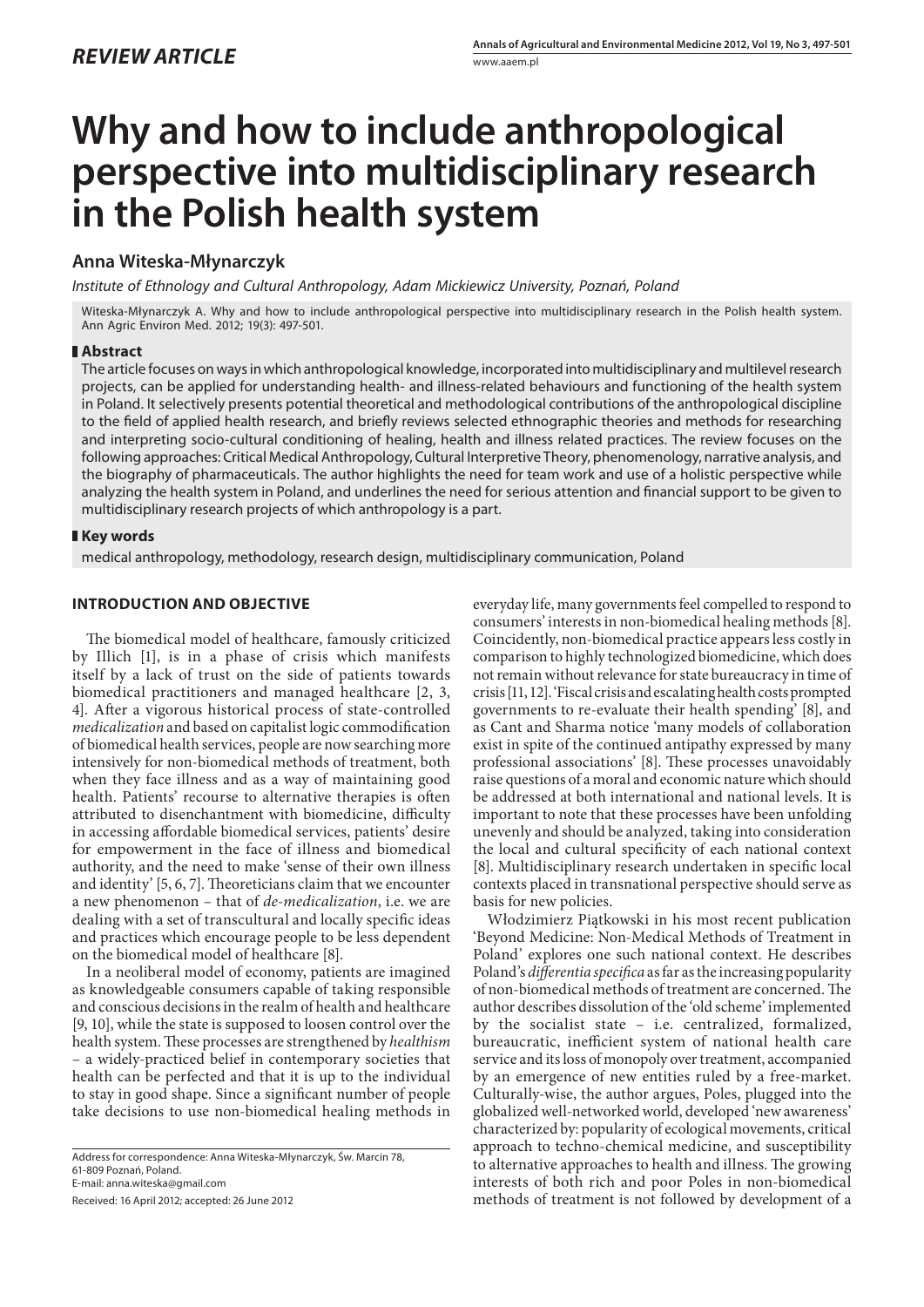stable collaboration model between biomedicine and nonbiomedical practices [13]. In Poland, where the recent history of reform in the realm of health system remains complicated and still in the making, the aforementioned processes, their roots and social consequences are still to be explored.

Polish medical sociologists point out that the relationship between social structure and health is crucial for making the Polish health system work efficiently; they also urge reaction to existent inequalities in healthcare, particularly disturbing in the case of people who faced social exclusion as an outcome of political and economic transition [10, 12]. In 2009, 63% of Poles expressed dissatisfaction with the functioning of the national healthcare system [14]. In this particular context, vital research questions will tackle issues related to the malfunctioning of the healthcare system and people's dissatisfaction with it, the popularity of nonbiomedical methods of treatment, their validity, as well as the possibility and consequences of their incorporation into main-stream healthcare, quality of patient-doctor communication and differences in their cultural competence, social life of pharmaceuticals, growing disparities on the line of rural-urban, rich and poor, as well as gender divides – to mention only a few. Professionals concerned with such indicators as adult health decline in Poland advocate work towards designing practical solutions in a form of strategic intervention programmes on a national level [15]. While designing health research projects, it therefore remains necessary to think of their applied aspects.

In a given situation it seems crucial to pose questions concerning ways in which to overcome the crisis, provide patients with a satisfying healthcare, and work towards closing the gap between rich and poor, be it on a national or on the EU level [15]. Policy designers in Poland should be more sensitive to socio-cultural and economic changes, as well as to transforming ideas and practices related to health. Importantly, research designers should seek to learn about beliefs and practices not only of 'ordinary people', but should equally thoroughly explore culturally specific ideas and practices characteristic for bureaucrats, doctors, or big pharmaceutical corporations. A thorough and holistic exploration of the Polish medical system would be of interest to all participants who co-create it i.e. biomedical and non-biomedical practitioners, patients, state bureaucrats, pharmacists and private medical and insurance companies alike. Reliance on multidisciplinary research programmes in which anthropology plays an important role is crucial for understanding the Polish health system, and to generate valid suggestions for reforms.

The presented article focuses on ways in which anthropological knowledge and its closer cooperation with other disciplines, such as history, human geography, medicine, sociology, pharmacology, psychology, and others, can be applied towards achievement of an effective and humane health system in Poland. The article argues that health research in Poland, which has traditionally relied heavily on quantitative data, would gain a unique depth if anthropological methods were to complement other more macro- and mezzo-structurally oriented approaches.

**Examples of multidisciplinary and multilevel analysis.** From among the Polish researchers who have devoted themselves to fostering interdisciplinary dialogue in the field of health and illness, the closest cooperation developed between Polish sociologists and anthropologists [16, 17]. Representatives of these disciplines remain open to possibility of a wider team research on health and illness<sup>1</sup>. Multidisciplinary projects are now gaining a momentum, in particular since they are supported by European Union funding policies. Two examples will be shown of theoretical and methodological reflections developed by sociologists and anthropologists which could be applied by Polish researches when designing health research projects on international or national levels.

Rubinstein et al. [18] underline the importance of a deeper integration of various disciplines at the theoretical and methodological levels while designing multidisciplinary research projects. They advocate a holistic approach to health and illness and prompt researchers to place analyzed phenomena in wider settings of space and time, and research it on a number of different levels at the same time (they mention after Laughlin and Brady – surface structure, societal infrastructure, cognitive infrastructure, and biological infrastructure). Such constructed projects need the close cooperation of diverse disciplinary partners. An exemplary project based on these principles is Scrimshaw's research on abortion in Ecuador [19]. Methodologically, it implied ethnographic work in a family context with women seeking abortion, community surveys on abortion, observation of family planning clinics, and interviews with national and local policy makers. Clearly, these levels of analysis follow the rule of minimal inclusion and are selectively tailored according to the research question and problem. However, the multilevel view of sociomedical methodology opens up the way for team work and allows the realization of different shares of a research project by various disciplinary experts, while remaining focused on a specific research problem. Such projects are further characterized by flexibility of scope and a number of disciplines that cooperate within its framework.

Differently, McElroy and Jezewski [20] categorize theoretical and methodological approaches in health research into three groups: macrocultural – referring to economy, ecology, social organization, politics, and health care systems researchable, using methods of political economy, political ecology, critical analysis and historical analysis; microcultural – where themes of ethnicity, class, household health management can be researched through rapid assessment, sick role, health belief model, focus groups and discourse analysis; and individual – with themes of age, gender, genetics, health history approachable through illness narratives, explanatory models, phenomenology and life histories. Such a methodological triangle used as a research model can reveal how differently positioned people, individually and collectively, respond to health problems through multiple systems which furnish them with different resources enabling and restraining health-related practices.

<sup>&</sup>lt;sup>1</sup>A conference was organized recently by the Polish Academy of Science and the Institute of Ethnology and Cultural Anthropology of the Adam Mickiewicz University in Poznań, under the title 'Health, Illness and Healing: An Interdisciplinary Perspective', attended by anthropologists, sociologists, historians, philosophers, psychologists, botanists, pharmacologists and literary critics. As underlined by Professor D. Penkala- -Gawęcka in her closing remarks, the meeting outlined the areas of possible cooperation pointing at the necessity to undertake transdisciplinary research programmes devoted to health, illness and healing. Similarly, W. Piątkowski in his latest publication emphasized that multidisciplinarity research should constitute an 'effective research guideline' for interpreting the phenomenon of non-biomedical healing [9].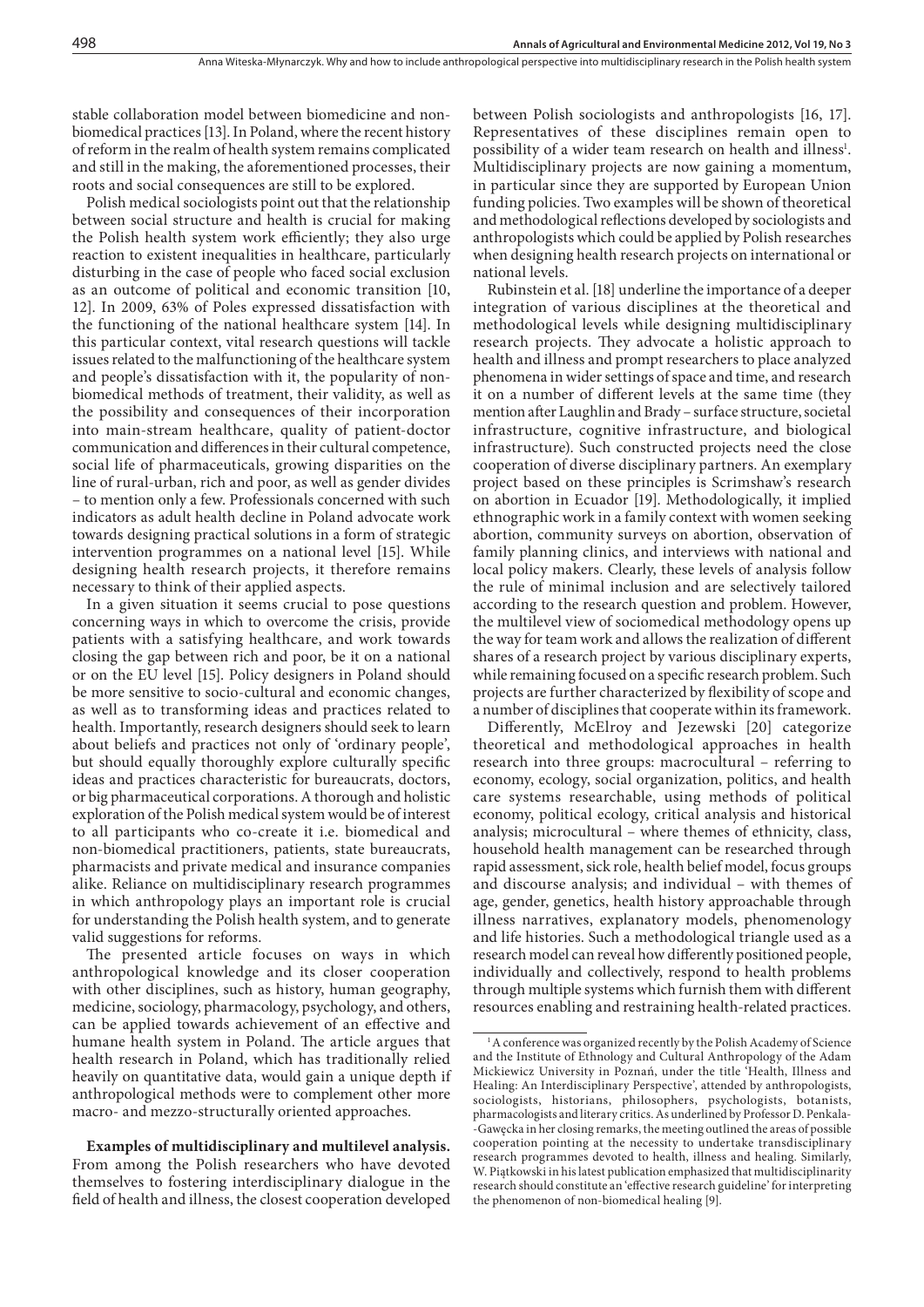The holistic model of research allows for engagement of representatives of various disciplines in a joint research project. It opens up the possibility of work towards contextualizing health problems as a part of global and regional systems, and to discover their local dimension which manifest itself in psychological and cultural aspects of social relationships as they are dynamically transformed by illness. It further allows for including into the analysis phenomenological aspects of health and illness experience idiosyncratic for each individual. In such projects, anthropology is best fitted to explore microcultural and individual levels using qualitative methods with a priority given to participant observation.

The following section focuses on selected theoretical and methodological themes present in medical anthropology literature pointing to their applied character and explanatory value for multilevel and multidisciplinary research in the field of health and illness.

**Medical Anthropology.** Anthropology has traditionally focused on tribal cultures, traditional healers and healing rituals set in a framework of cross-cultural comparison. It is only recently that anthropologists have turned their attention to the field well-known to sociology i.e. complex societies, biomedical institutions, and doctor-patient relations, penetrating it with its well-grounded research methods. Today, the scope of interest for medical anthropologists includes such themes as: culturally sensitive concepts of body and health, experience of illness, medical pluralism, biomedicine, complementary and alternative healing methods, economies of health, or cosmopolitan biomedical culture. From the outset, medical anthropology has been largely critical to biomedicine for its reductionist and nonhuman character. The discipline channeled its efforts to expose the significance of the social roots of a disease and the meaning that experience of illness has for its sufferers. In this paradigm, complex societies are imagined as functioning in a state of medical pluralism [6], which implies the 'existence of diverse standards of medical knowledge, functioning of different explanatory systems and healing traditions, where transactions between patients and healers are imagined as complex transactions among systems of meaning, technologies and power' [21].

For a long time, biomedical science and care in fully modern societies were excluded from cross-cultural comparisons. Medical anthropology placed biomedical health care in a comparative framework depicting it as one among many structures of knowledge and practice related to health and illness. Various methods of treatment imply different conceptions and bodily practices, as well as health and illness related behaviours. Identifying these patterns would allow the designing of better policies and effective transformation of health systems. Anthropology is wellequipped to trace and explain such behavioural, cognitive and phenomenological differences.

Below, selected key approaches in medical anthropology which enable ethnographers to shed light on these key aspects of health system are briefly reviewed.

**Cultural interpretive theory.** Meaning centered approach introduced by Arthur Kleinman highlights the socially constructed character of people's experience of health and illness. One of the main contributions of medical anthropology to health studies was the introduction of the analytic distinction between illness and disease [22]. 'Disease' is defined as 'the practitioner's construction of patient complaints in the technical terminology of a particular healing system' [23]; this means that in both biomedical and non-biomedical healing systems there emerge specific definitions of disease. Disease functions here as an explanatory model belonging to the specialized culture of medicine. Baer clarifies that disease is known both to the healer and sufferer through a set of interpretative activities, i.e. the interaction of biology, social practices, and culturally-constructed frames of meaning, which lead to the construction of clinical realities [24]. Patient-doctor communication therefore remains crucial for the way in which people live through illness and imagine health. This communication is dependent on many factors which are researchable, and is prone to changes, among others, through such techniques as designed educational projects for doctors. 'Illness', on the other hand, is defined as 'a person's perceptions and experiences of certain socially disvalued states, including, but not limited to 'disease' [25]. Here, we can trace a growing fascination with patients' worlds and ways in which they live through illness. As a consequence of this distinction, there followed an anthropological focus on in-depth exploration of personal narrative experience of illness [26, 27, 28].

**Narrative linkage.** Artur Kleinman and Don Seeman are among the anthropologists who speak for a morally engaged analysis of narratives produced by patients. These authors go against the mainstream of cultural anthropology by claiming that 'cultural knowledge alone will never allow us to predict, or even to describe, the outcomes of medical and policy interventions in the lives of real people and communities' [23]. Kleinman [27] argues that the stories patients tell do not simply reflect the experience of illness, but rather, these accounts exert a shaping influence over the way in which symptoms and suffering are endured and interpreted. It is thus crucial to understand ways in which people form their stories while living through illness in different social contexts. Also for these authors, experience is not individualistic, rather, their interest in personal experience allows them to look into a wider social dimension of illness understood as 'intersubjective' experience, i.e. 'the intersubjective, felt flow of events, bodily processes, and life trajectory which always takes place within a social setting' [23].

Kleinman and Seeman claim that ethnography relying on diverse methods, such as, participant observation, interviewing, focus groups, historical research, and other qualitative methods, is a key approach allowing for understanding the ways in which illness 'intersects with a particular life trajectory to produce a unique and irreducible constellation of experience' [23]. In this sense, anthropological work can open up a lot of venues for more macrosocially- and quantitatively- oriented research eagerly taken up by sociologists. It can also provide a multitude of indepth case studies illustrative for macrosociological theories.

**Phenomenology beyond the patient's world.** While designing their research programmes, medical anthropologists often choose to rely on phenomenology. Johannessen warns against extensive reliance on a subjective dimension and phenomenology as having a potential to obscure the equally important structural level of analysis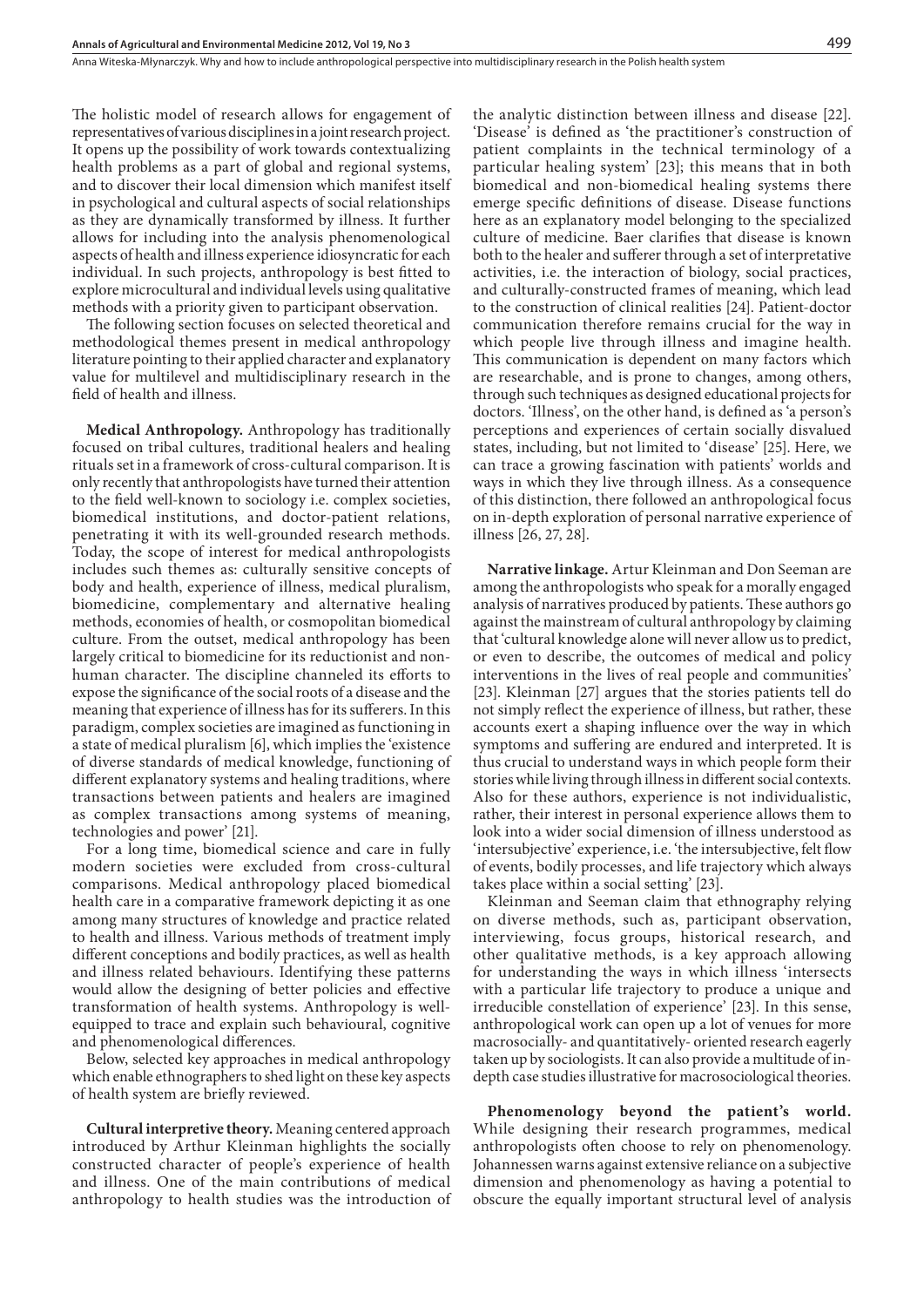[29]. Yet many analysts of intimate experiences of health and illness underline that, similarly to narrative analysis, this research philosophy allows the linking of individual and social dimensions of health and illness experience in one research programme. It seems that this form of multidisciplinary research project could work further towards assuring that the structural level is well-linked with the subjective level.

In the phenomenological approach, culture is seen as 'grounded in the human body' [30] which interacts with larger processes of objectification, such as medical knowledge. Lyon and Barablet, who worked on a model of body and emotion in society, argue that:

if the body is to be fully understood as a social phenomenon, (…) it is necessary to avoid a conceptualization of it which draws exclusive attention to the subject individual. Rather, it is important to conceptualize the body in a manner which directly refers to the interactive, relational, and therefore social (as opposed to socialized) aspects of the body' [31].

In a similar fashion, Critical-Interpretative Medical Anthropologists Margaret Lock and Nancy Scheper-Hughes present analyses which take into account ways in which people's images of their bodies in state of health and illness are mediated by social meanings, and claim that from bodily actions an analyst can read about local and global power relations [32].

Lindsay French [33], who worked on the experience of damaged bodies among amputees living on the Thai-Cambodia border, argues that 'even the most apparently subjective and personal of experiences – the experience of one's own body – is shaped in important ways by the relations of power and domination in which the body is involved'. She sees such relationships as embedded in the social order of which everyone who participates in that order is a part.

Phenomenologically-orientated anthropologists do not loose a sight of larger structures ordering people's experience of health and illness. Yet, the questions of hegemony and power relations are most distinctively articulated by Critical Medical Anthropology.

**Critical Medical Anthropology.** The aim of this form of anthropological analysis is 'an examination of contending forces in and out of the health arena that impinge on health and healing' [24]. In this sense, the approach corresponds with Andrzej Wojtyła's remarks recognizing the significance of the political system as a factor shaping differences in health [34]. Analysis undertaken in this stream is tailored in particular for understanding the dynamics of the capitalist societies and post-colonial areas. The underpinning belief is that 'in capitalist societies, achieving health entails a struggle against class-dominated powers that do not exist in indigenous societies' [24]. Health care systems are defined outside the health sector by dominant social groups, including large corporations or insurance companies [24]. This approach allows for looking critically at the health related issues with a broader framework in mind, acknowledging such processes as globalization of biomedical cultures, as well as transcultural and local political economies of medicines.

Good and Good [21], for instance, successfully link critical approach with narrative analysis. They propose treating the analysis of clinical narratives as an entry point to larger processes. They argue that relationships between clinicians and their patients mediate larger relations of culture, knowledge, and power. Apart from seeing how the process of story-making under condition of changing course of illness furnishes the illness experience with meaning, they treat emerging communication between patient and doctor as a site that mediates transnational relations, biotechnologies, professional cultures and political economies of health care [21].

Murray Last argued that:

there is usually an uneven distribution of knowledge in a society, and that frequently for anthropological observers it is <layered>, becoming ever less certain the deeper we get into it. But some alternatives are more central than others, more closely bound to the central ideology or central system of economic relations, leaving those practices at the bottom of the hierarchy much less systematized than those above, with their patients and practitioners having a less formal set of ethnomedical ideas [35].

In this sense, a truly anthropological endeavour would be to map such hierarchies as present in particular ethnographic context – be it a nation State or a specific clinic. Anthropologists will follow ways in which knowledge is distributed within society and how it structures group and individual behaviours.

**The biography of pharmaceuticals.** One of the innovative and very rich approaches advocated by medical anthropology is that stemming from material culture tradition and the idea that things can have a researchable social life [36]. The research based on this paradigm implies establishing a biography of pharmaceuticals, which are imagined both as products of human culture and its producers. In this approach, researchers look at various stages of a medicaments' life set in specific contexts, and involving such particular participants as the production side – including research and marketing, medical practitioners, pharmacists – whose interactions with the sick are structured by pharmaceuticals, and patients – whose expectations towards medicines shape their experience of illness [37]. Tracing the social life of pharmaceuticals can add another dimension to multidisciplinary research trying to link intimate patients' worlds with larger socio-economic process dynamically reshaping national and transnational realities.

Janelle S. Taylor shows how the social life of things approach can be applied in ethnographic research beyond the biography of pharmaceuticals. Her research, based in the USA, focuses on the technology of ultrasound and the social and cultural life of its imagery, arguing for monochromatic images to exert influence over women's attitudes to foetuses. The author shows the emergence of a new consumer market of a nondiagnostic ultrasound business and establishment of a new medical standard in prenatal care [38].

The attention paid to the material world enables researchers to see how things mediate cognition and action – both of vital interest to sociologists, psychologists and anthropologists. By analytically following objects into various contexts of their lives, the approach allows for the uncovering of numerous connections and diverse meanings and practices evolving around the materiality of medicine.